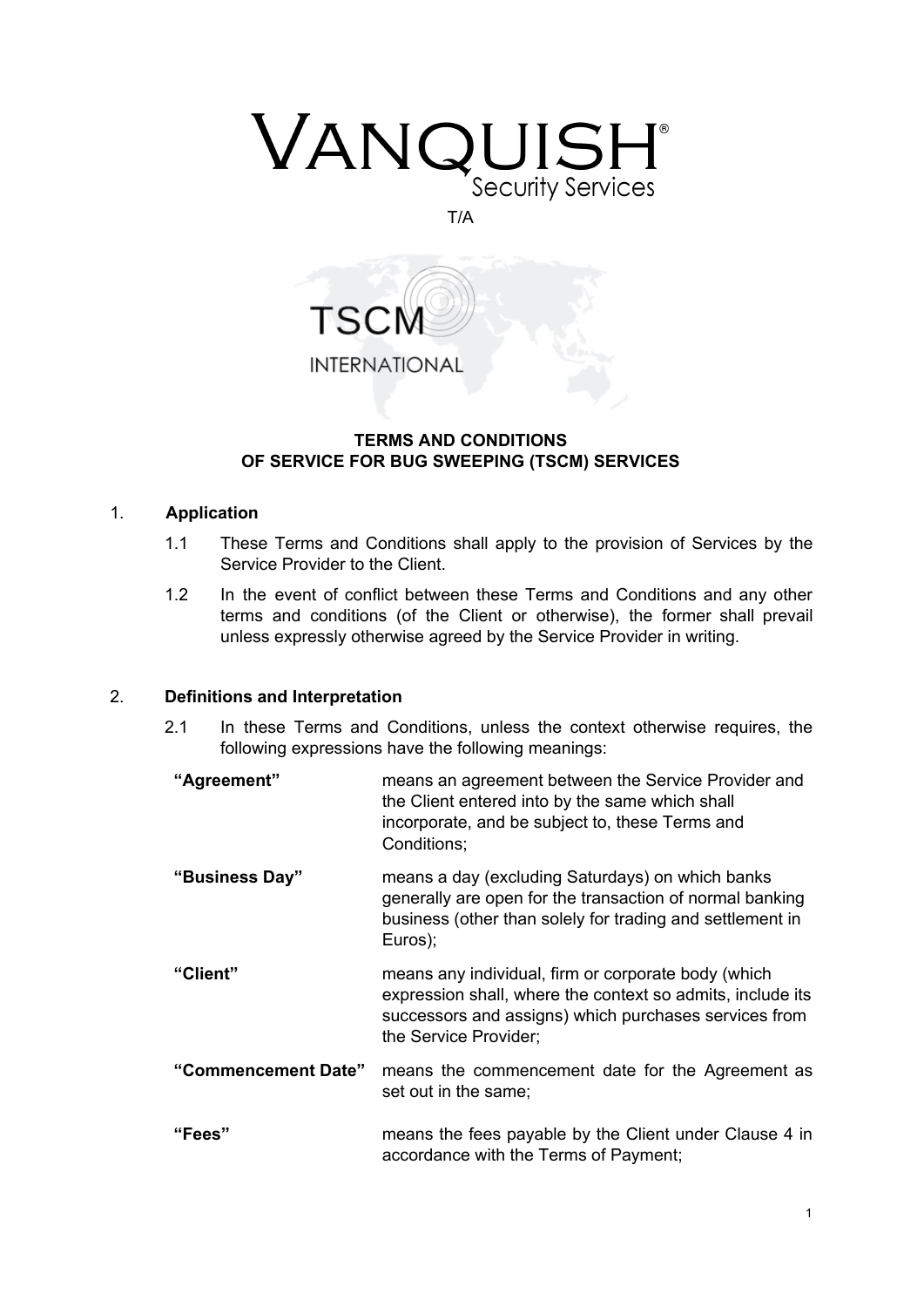| "SIA"              | means the Security Industry Authority, the regulatory<br>body for the private security industry in the United<br>Kingdom; |
|--------------------|---------------------------------------------------------------------------------------------------------------------------|
| "Services"         | means the services to be provided by the Service<br>Provider to the Client as set out in the Agreement;                   |
| "Service Provider" | means Vanguish Security Services Ltd and                                                                                  |
| "Terms of Payment" | means the terms of payment of Fees as set out in the<br>Agreement.                                                        |

- 2.2 Unless the context otherwise requires, each reference in these Terms and Conditions to:
	- 2.2.1 "writing", and any cognate expression, includes a reference to any communication affected by electronic or facsimile transmission or similar means;
	- 2.2.2 a statute or a provision of a statute is a reference to that statute or provision as amended or re-enacted at the relevant time;
	- 2.2.3 "these Terms and Conditions" is a reference to these Terms and Conditions and any Schedules as amended or supplemented at the relevant time;
	- 2.2.4 a Schedule is a schedule to these Terms and Conditions; and
	- 2.2.5 a Clause or paragraph is a reference to a Clause of these Terms and Conditions (other than the Schedules) or a paragraph of the relevant Schedule.
	- 2.2.6 a "Party" or the "Parties" refer to the parties to these Terms and Conditions.
- 2.3 The headings used in these Terms and Conditions are for convenience only and shall have no effect upon the interpretation of these Terms and Conditions.
- 2.4 Words imparting the singular number shall include the plural and vice versa.
- 2.5 References to any gender shall include the other gender.

## 3. **The Services**

- 3.1 With effect from the Commencement Date the Service Provider shall, in consideration of the Fees being paid in accordance with the Terms of Payment, provide the Services to the Client.
- 3.2 The Service Provider will use reasonable care and skill to perform the Services.
- 3.3 The Service Provider shall use all reasonable endeavours to complete its obligations under the Agreement, and time shall be of the essence in the performance of these obligations.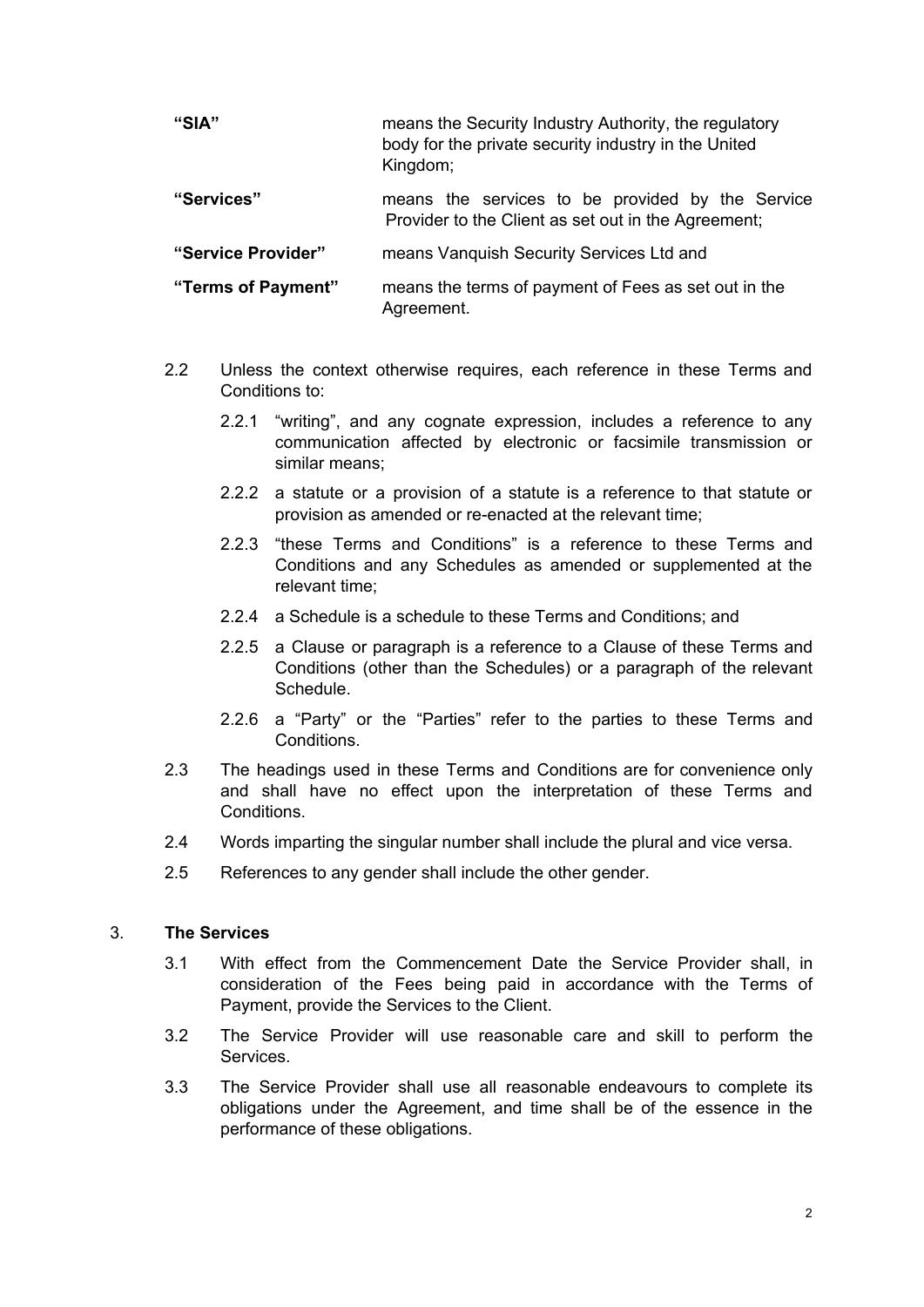# 4. **Fees**

- 4.1 The Client agrees to pay the Fees in accordance with the Terms of Payment.
- 4.2 In addition the Service Provider shall be entitled to recover from the Client his reasonable incidental expenses for materials used and for third party goods and services supplied in connection with the provision of the Services.
- 4.3 The Client will pay the Service Provider for any additional services provided by the Service Provider that are not specified in the Agreement in accordance with the Service Provider's then current, applicable daily rate in effect at the time of the performance or such other rate as may be agreed. Any charge for additional services will be supplemental to the amounts that may be due for expenses.
- 4.4 All sums payable by either Party pursuant to the Agreement are exclusive of any value added or other tax (except corporation tax) or other taxes on profit, for which that Party shall be additionally liable.

## 5. **Insurance and Liability**

- 5.1 The Service Provider shall have in place, for at least the duration of the Agreement, the following insurance policies:
	- 5.1.1 Public liability insurance with a minimum limit of indemnity of £5,000,000 in any one occurrence; and
	- 5.1.2 Employers liability insurance with a minimum limit of indemnity of £10,000,000 in any one occurrence.
- 5.2 The Service Provider shall, on request by the Client, promptly deliver to the Client copies of the policies and cover notes in effect in respect of the insurance referred to in sub-Clause 5.1 duly certified as true copies together with evidence that all premiums thereon are duly paid up to date*.*
- 5.3 Any act or omission of any subsidiary, employee, sub-contractor, representative or agent of the Service Provider involved in the performance of the Services shall be considered in relation to the Agreement as an act or omission of the Service Provider.

# 6. **Payment**

- 6.1 The Client shall pay the Service Provider in accordance with the terms of the Agreement for the Services provided by the Service Provider.
- 6.2 All sums payable by either Party shall be exclusive of any value added or other tax (except corporation tax) or other taxes on profit, for which that Party shall be additionally liable.
- 6.3 All payments required to be made pursuant to the Agreement by either Party shall be made within 14 days of the date of the relevant invoice in Great British Pounds in cleared funds to such bank stated on the agreement as the receiving Party may from time to time nominate, without any set-off, withholding or deduction except such amount (if any) of tax as that Party is required to deduct or withhold by law.
- 6.4 The time of payment shall be of the essence. If the Client fails to make any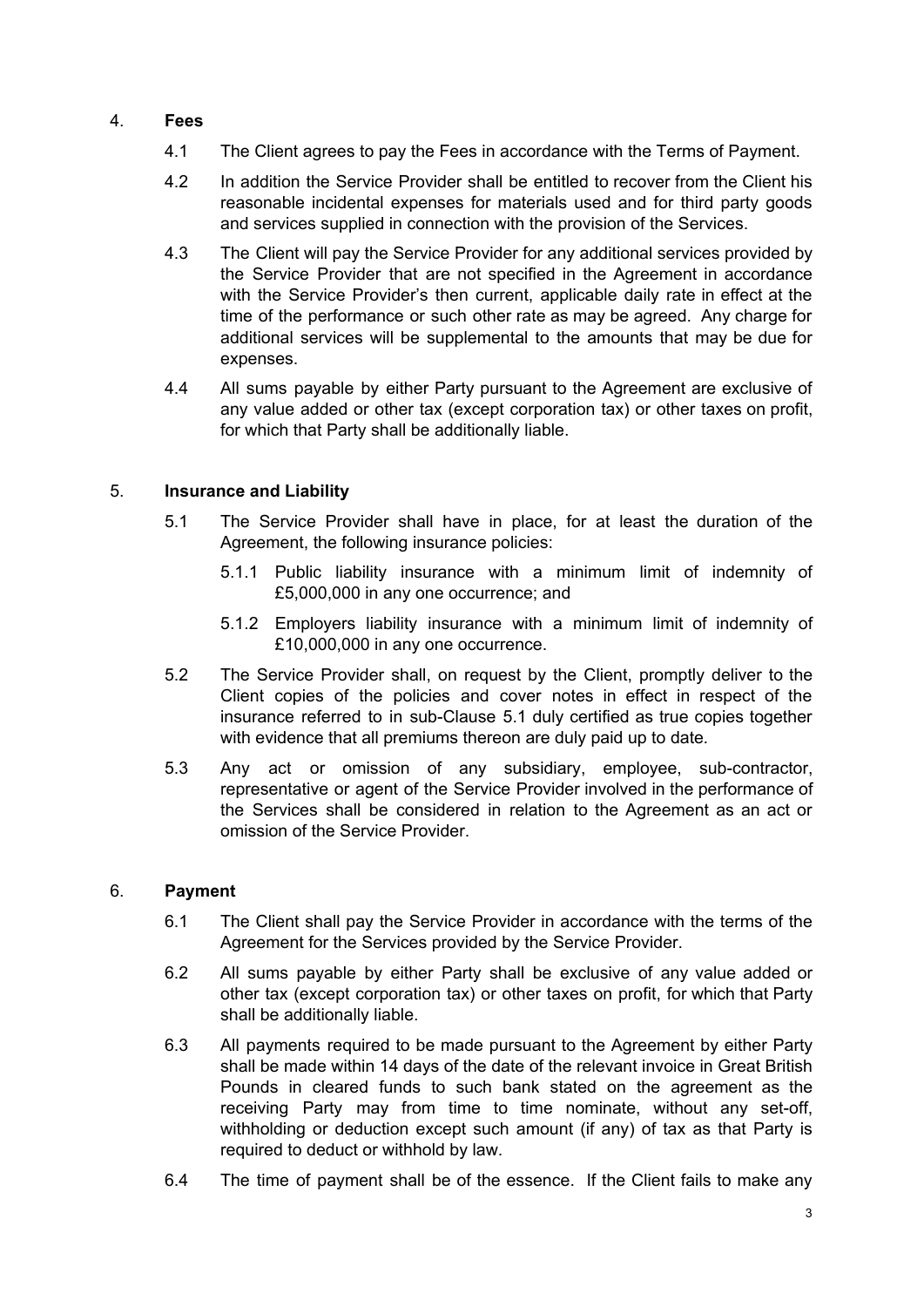payment on the due date then the Service Provider shall, without prejudice to any right which the Service Provider may have pursuant to any statutory provision in force from time to time, have the right to charge the Client on a daily basis at an annual rate equal to the aggregate of the base rate of The Bank of England plus £70 per invoice from time to time on any sum due and not paid on the due date. Such interest shall be calculated cumulatively on a daily basis and shall run from day to day and accrue after as well as before any judgement.

## 7. **Confidentiality**

- 7.1 Both the Service Provider and the Client shall undertake that, except as provided by sub-Clause 6.2 or as authorised in writing by the other Party, it shall at all times during the continuance of the Agreement and for 2 years after its termination:
	- 7.1.1 keep confidential all Confidential Information;
	- 7.1.2 not disclose any Confidential Information to any other party;
	- 7.1.3 not use any Confidential Information for any purpose other than as contemplated by the Agreement;
	- 7.1.4 not make any copies of, record in any way or part with possession of any Confidential Information; and
	- 7.1.5 ensure that (as applicable) none of its directors, officers, employees, agents or advisers does any act which, if done by that Party, would be a breach of the provisions of sub-Clauses 7.1.1 to 7.1.4.
- 7.2 Subject to sub-Clause 7.3, either Party may disclose any Confidential Information to:
	- 7.2.1 any of their sub-contractors or suppliers;
	- 7.2.2 any governmental or other authority or regulatory body; or
	- 7.2.3 any of their employees or officers or those of any party described in sub-Clauses 7.2.1 or 7.2.2;
- 7.3 Disclosure under sub-Clause 7.2 may be made only to the extent that is necessary for the purposes contemplated by the Agreement, or as required by law. In each case the disclosing Party must first inform the recipient that the Confidential Information is confidential. Unless the recipient is a body described in sub-Clause 7.2.2 or is an authorised employee or officer of such a body, the disclosing Party must obtain and submit to the other Party a written undertaking from the recipient to keep the Confidential Information confidential and to use it only for the purposes for which the disclosure is made.
- 7.4 Either Party may use any Confidential Information for any purpose, or disclose it to any other party, where that Confidential Information is or becomes public knowledge through no fault of that Party.
- 7.5 When using or disclosing Confidential Information under sub-Clause 7.4, the disclosing Party must ensure that it does not disclose any part of that Confidential Information which is not public knowledge.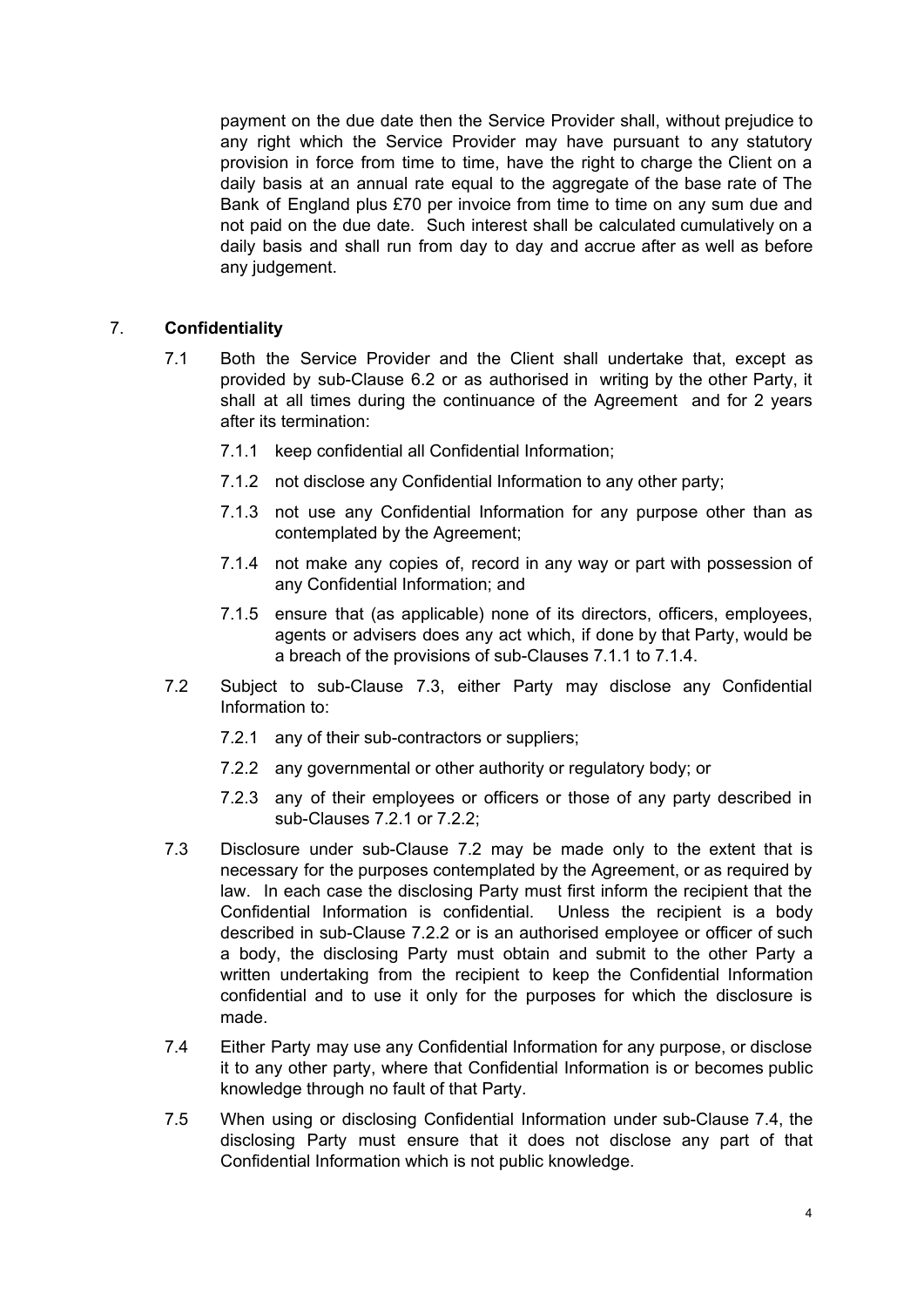7.6 The provisions of this Clause 6 shall continue in force in accordance with their terms, notwithstanding the termination of the Agreement for any reason.

## 8. **Variation and Amendments**

- 8.1 If the Client wishes to vary any details of the Agreement he must notify the Service Provider in writing as soon as possible. The Service Provider shall endeavour to make any required changes and any additional costs thereby incurred shall be invoiced to the Client.
- 8.2 If, due to circumstances beyond the Service Provider's control, it has to make any change in the arrangements relating to the provision of the Services it shall notify the Client immediately. The Service Provider shall endeavour to keep such changes to a minimum and shall seek to offer the Client arrangements as close to the original as is reasonably possible in the circumstances.

## 9. **Termination**

- 9.1 Either Party may terminate the Agreement by giving written notice to the other Party if:
	- 9.1.1 any sum owing to that Party by the other Party under any of the provisions of the Agreement is not paid within 90 days of the due date for payment;
	- 9.1.2 the other Party commits any other breach of any of the provisions of the Agreement and, if the breach is capable of remedy, fails to remedy it within 30 days after being given written notice giving full particulars of the breach and requiring it to be remedied;
	- 9.1.3 an encumbrancer takes possession, or where the other Party is a company, a receiver is appointed, of any of the property or assets of that other Party;
	- 9.1.4 the other Party makes any voluntary arrangement with its creditors or, being a company, becomes subject to an administration order (within the meaning of the Insolvency Act 1986);
	- 9.1.5 the other Party, being an individual or firm, has a bankruptcy order made against it or, being a company, goes into liquidation (except for the purposes of bona fide amalgamation or re-construction and in such a manner that the company resulting therefrom effectively agrees to be bound by or assume the obligations imposed on that other Party under this Agreement);
	- 9.1.6 anything analogous to any of the foregoing under the law of any jurisdiction occurs in relation to the other Party;
	- 9.1.7 the other Party ceases, or threatens to cease, to carry on business; or
	- 9.1.8 control of the other Party is acquired by any person or connected persons not having control of that other Party on the date of the Agreement. For the purposes of this Clause 8, "control" and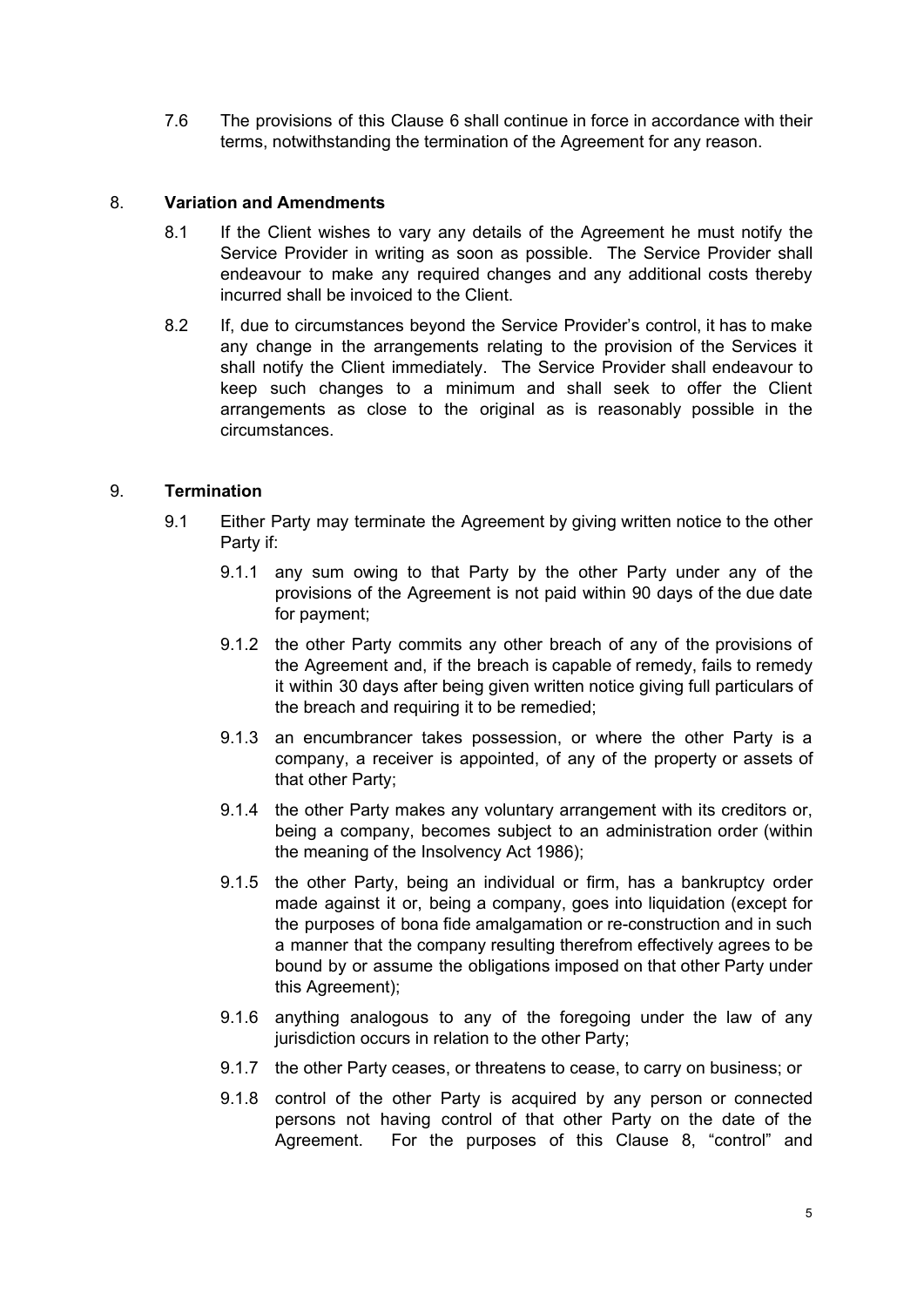"connected persons" shall have the meanings ascribed thereto by Sections 1124 and 1122 respectively of the Corporation Tax Act 2010.

- 9.2 For the purposes of sub-Clause 8.1.2, a breach shall be considered capable of remedy if the Party in breach can comply with the provision in question in all respects.
- 9.3 In the event of termination under sub-Clause 8.1 the Service Provider shall retain any sums already paid to it by the Client without prejudice to any other rights the Service Provider may have whether at law or otherwise.

## 10. **Sub-Contracting**

- 10.1 When providing TSCM Operative(s), the Service Provider shall be free to use sub-contractors provided that such subcontractors are suitably qualified and trained.
- 10.2 Any sub-contractor TSCM Operative(s) appointed by the Service Provider shall, for the purposes of these Terms and Conditions and the Agreement, and be acting on behalf of (and under the instruction of) the Service Provider. Any actions or breaches undertaken or committed by any such sub-contractor TSCM Operative(s) shall be deemed to be an action or breach undertaken or committed by the Service Provider. References to "the Service Provider" shall be deemed, where relevant, to include references to such sub-contractor TSCM Operative(s).
- 10.3 Any and all insurance policies referred to under Clause 5 shall cover all sub-contractors so appointed.

# 11. **Liability and Indemnity**

- 11.1 Except in respect of death or personal injury caused by the Service Provider's negligence, the Service Provider will not by reason of any representation, implied warranty, condition or other term, or any duty at common law or under the express terms contained herein, be liable for any loss of profit or any indirect, special or consequential loss, damage, costs, expenses or other claims (whether caused by the Service Provider's servants or agents or otherwise) in connection with the performance of its obligations under the Agreement or with the use by the Client of the Services supplied.
- 11.2 The Client shall indemnify the Service Provider against all damages, costs, claims and expenses suffered by the Service Provider arising from loss or damage to any equipment (including that of third parties) caused by the Client, or his agents or employees.
- 11.3 The Service Provider shall not be liable to the Client or be deemed to be in breach of the Agreement by reason of any delay in performing, or any failure to perform, any of the Service Provider's obligations if the delay or failure was due to any cause beyond the Service Provider's reasonable control.

## 12. **Client's Obligations**

12.1 The Client shall allow the Service Provider, the TSCM Operative(s) and other authorised personnel of the Service Provider access at all reasonable times to the Premises for the purpose of providing the Services.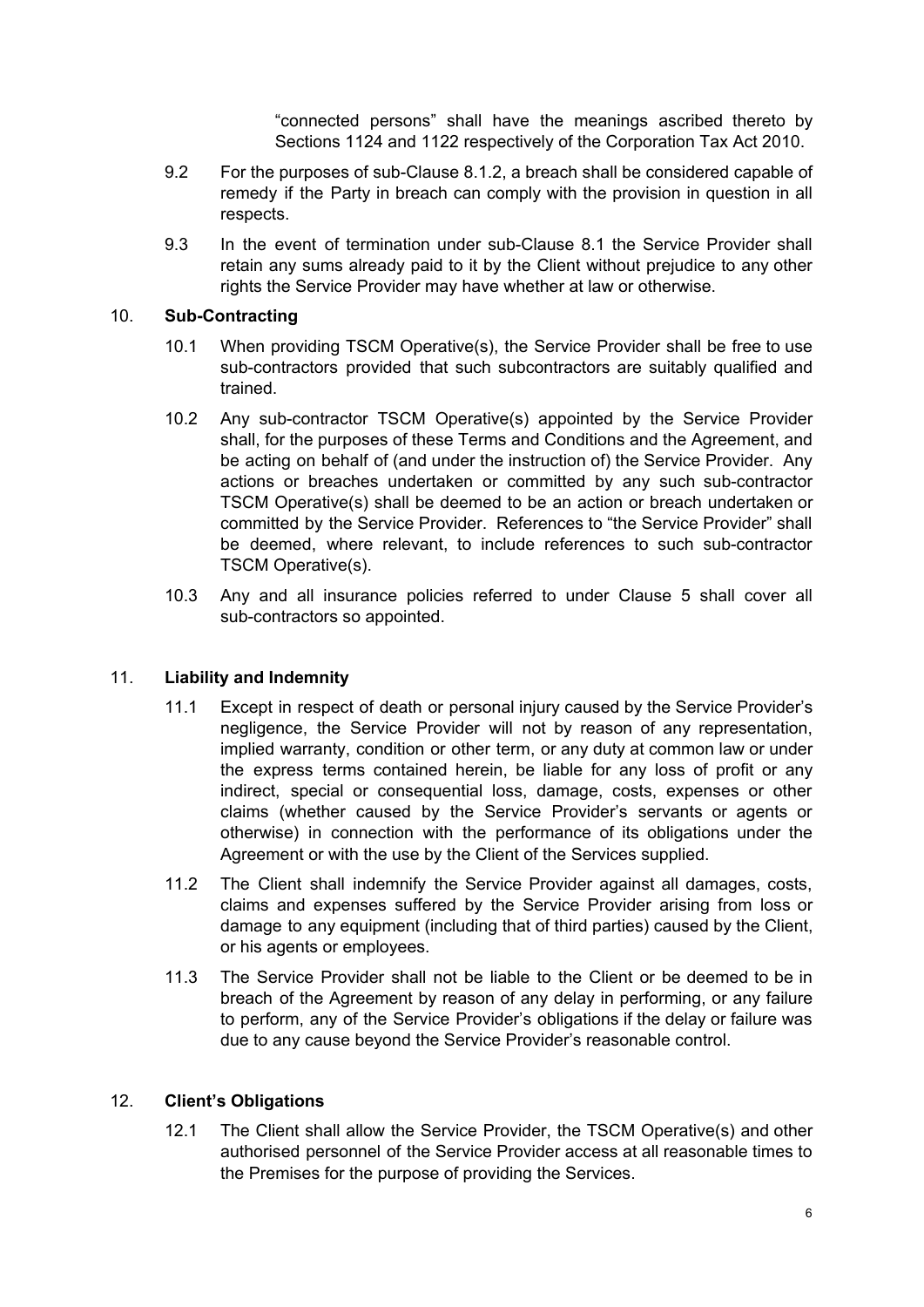- 12.2 The Client shall provide the Service Provider and/or the TSCM Operative(s) with such information in connection with the Premises and the performance of the Services as the Service Provider and/or the TSCM Operative(s) may from time to time reasonably require.
- 12.3 The Client shall provide the Service Provider with any information reasonably required prior to the commencement of the Services.
- 12.4 The Client shall, prior to the commencement of the Services, provide the Service Provider with full details of any house rules to which the Service Provider and/or TSCM Operative(s) must adhere during the provision of the Services.
- 12.5 The Client and the Service Provider shall each use all reasonable endeavours to keep each other informed of any special requirements applicable to the rendering of the Services. To the extent necessary and appropriate the Service Provider shall promptly take steps to comply with any such special requirements. These steps shall not give rise to any increase in the fees payable under the Agreement, but if they give rise to a reduction in the actual cost to the Service Provider of providing the Services then the fees payable shall be reduced accordingly.
- 12.6 In the event that the Client or any third party, not being a subcontractor of the Service Provider, shall omit or commit anything which prevents or delays the Service Provider from undertaking or complying with any of its obligations under the Agreement, then the Service Provider shall notify the Client as soon as possible and the Service Provider shall have no liability in respect of any delay in the provision of the Services so occasioned.

## 13. **Force Majeure**

Neither the Client nor the Service Provider shall be liable for any failure or delay in performing their obligations under the Agreement where such failure or delay results from any cause that is beyond the reasonable control of that Party. Such causes include, but are not limited to: power failure, Internet Service Provider failure, industrial action, civil unrest, fire, flood, storms, earthquakes, acts of terrorism, acts of war, governmental action or any other event that is beyond the control of the Party in question.

## 14. **Waiver**

- 14.1 No waiver by the Service Provider of any breach of the Agreement by the Client shall be considered as a waiver of any subsequent breach of the same or any other provision. A waiver of any term, provision or condition of the Agreement shall be effective only if given in writing and signed by the waiving Party and then only in the instance and for the purpose for which the waiver is given.
- 14.2 No failure or delay on the part of any Party in exercising any right, power or privilege under the Agreement shall operate as a waiver of, nor shall any single or partial exercise of any such right, power or privilege preclude, any other or further exercise of any other right, power or privilege.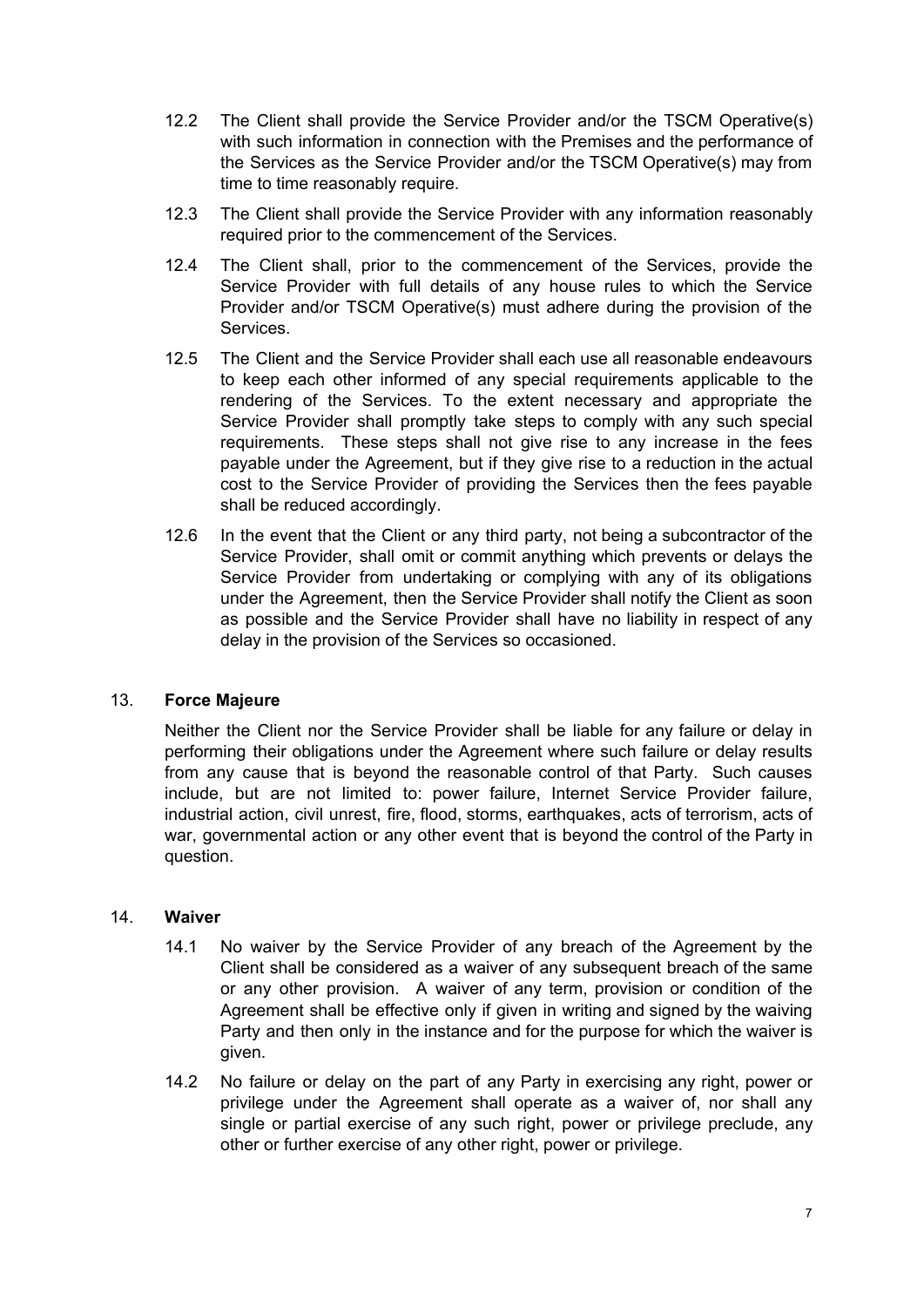## 15. **Severance**

The Parties agree that, in the event that one or more of the provisions of these Terms and Conditions are found to be unlawful, invalid or otherwise unenforceable, that / those provisions shall be deemed severed from the remainder of these Terms and Conditions (and the Agreement, as appropriate). The remainder of these Terms and Conditions shall be valid and enforceable.

## 16. **Copyright**

The Service Provider reserves all copyright and any other rights (if any) which may subsist in the products of, or in connection with, the provision of the Services or facilities. The Service Provider reserves the right to take such actions as may be appropriate to restrain or prevent infringement of such copyright.

#### 17. **Notices**

- 17.1 All notices under the Agreement shall be in writing and be deemed duly given if signed by, or on behalf of, a duly authorised officer of the Party giving the notice.
- 17.2 Notices shall be deemed to have been duly given:
	- 17.2.1 when delivered, if delivered by courier or other messenger (including registered mail and email) during normal business hours of the recipient; or
	- 17.2.2 on the fifth business day following mailing, if mailed by national ordinary mail, postage prepaid; or
	- 17.2.3 on the tenth business day following mailing, if mailed by airmail, postage prepaid.

in each case addressed to the most recent address, e-mail address notified to the other Party.

17.3 Service of any document for the purposes of any legal proceedings concerning or arising out of the Agreement shall be effected by either Party by causing such document to be delivered to the other Party at its registered or principal office, or to such other address as may be notified to one Party by the other Party in writing from time to time.

#### 18. **Cancellation Policy**

- 18.1 All services requests are placed in advance and can
	- 18.1.1 either be paid on advance or paid after services have been completed by regular clients or
	- 18.1.2 by way of a minimum deposit of 50% prior to the service being carried out depending on the service type or
	- 18.1.3 by way of invoice after the service has been carried out when agreed.
- 18.2 All security services cancellations must be received at least 14 days before the due start date. Cancellations after this period will be subject to a